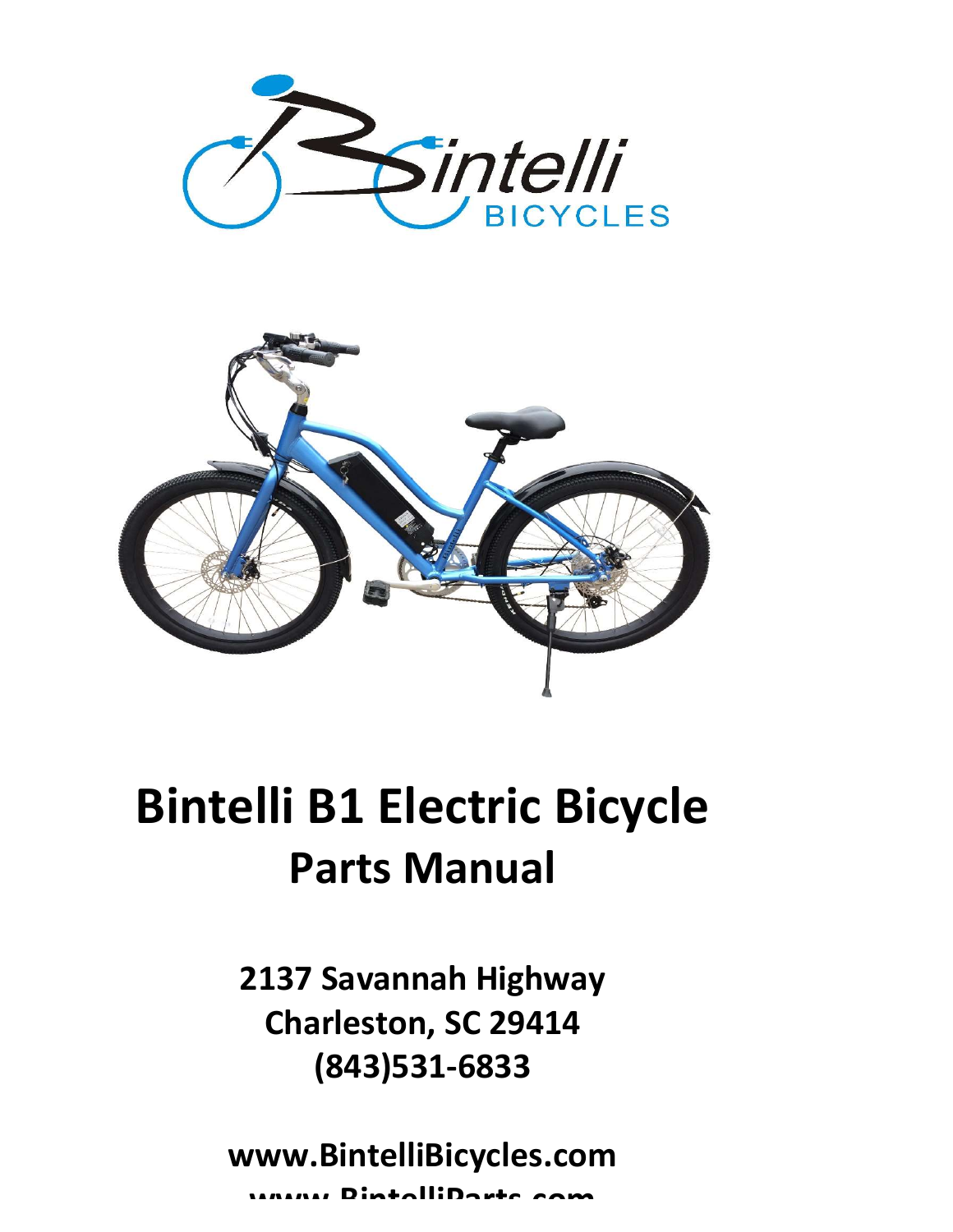## www.bintellirarts.com



| <b>ITEM</b><br>NO. | <b>IPARTS NAME</b>        | <b>BINTELLI NO.</b> | <b>ISPECIFICATION</b>        |
|--------------------|---------------------------|---------------------|------------------------------|
|                    | <b>Frame</b>              | IN/A                | <b>Aluminum 6061,26"</b>     |
| 2                  | <b>Derailleur Bracket</b> | <b>BB-498</b>       | lSilver                      |
| ۰J                 | <b>Seat</b>               | <b>BB-40</b>        | <b>Iblack</b>                |
| 4                  | <b>Seat Post</b>          | <b>BB-146</b>       | promax, $\Phi$ 31.8mm, black |
| 5                  | <b>Seat Post Clamp</b>    | <b>BB-08</b>        | <b>black</b>                 |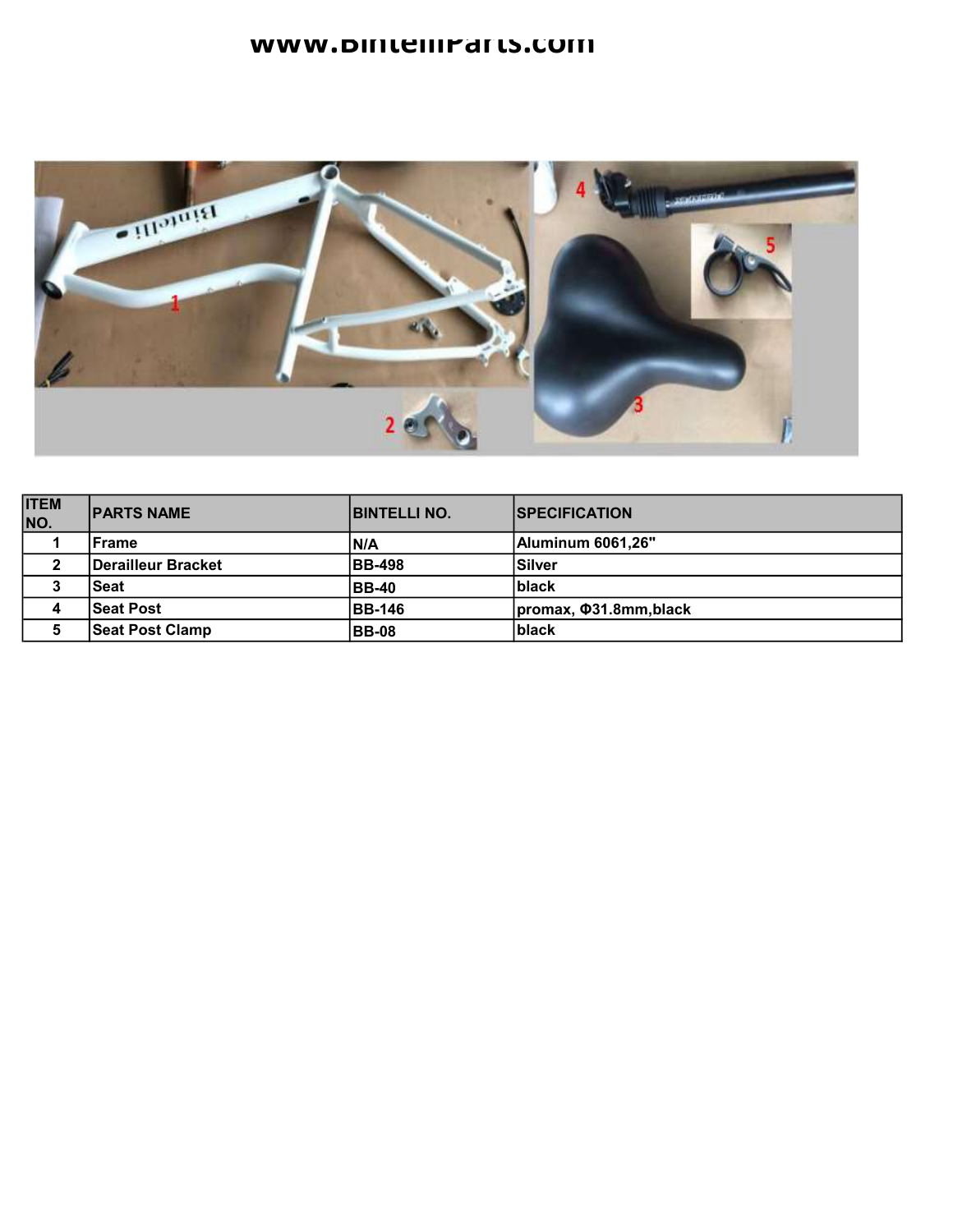

| <b>ITEM</b><br>NO. | <b>PARTS NAME</b>                   | <b>BINTELLI NO.</b>         | <b>ISPECIFICATION</b>                            |
|--------------------|-------------------------------------|-----------------------------|--------------------------------------------------|
| 6                  | <b>Front Fork (Light Blue)</b>      | <b>BB-47-LightBlue</b>      | Aluminum, Light Blue                             |
|                    | <b>Front Fork (White)</b>           | <b>BB-47-White</b>          | Aluminum, White                                  |
|                    | <b>Front Fork (Mint)</b>            | <b>BB-47-Mint</b>           | Aluminum, Mint                                   |
|                    | <b>Front Fork (Orange)</b>          | <b>BB-47-Orange</b>         | Aluminum, Orange                                 |
|                    | <b>Front Fork (Iridescent Pink)</b> | <b>BB-47-IridescentPink</b> | Aluminum, Iridesent Pink                         |
|                    | <b>Front Fork (Purple)</b>          | <b>BB-47-Purple</b>         | Aluminum, Purple                                 |
| 17                 | <b>Handlebar Stem</b>               | <b>BB-48</b>                | Aluminum, Ajustable                              |
| 8                  | <b>Handlebar</b>                    | <b>BB-49</b>                | <b>Aluminum</b>                                  |
| 9                  | <b>Fork Parts</b>                   | <b>BB-50</b>                |                                                  |
| 10                 | Fork Parts Cap                      | <b>BB-140-1</b>             | Aluminum, black                                  |
| 11                 | <b>Front Light</b>                  | <b>BB-8193</b>              | Spaninga, battery powered                        |
| 12                 | <b>Rear Light</b>                   | <b>BB-200</b>               | Led, on seat post, battery powered               |
| 13                 | <b>Bell</b>                         | <b>BB-87</b>                |                                                  |
| 14                 | Handlebar Grip Set (L&R)            | <b>BB-206</b>               | Velo, black, same as M1                          |
| 15                 | <b>Display</b>                      | <b>BB-822</b>               | LED, Kingmeter, no light button, 36v, short cord |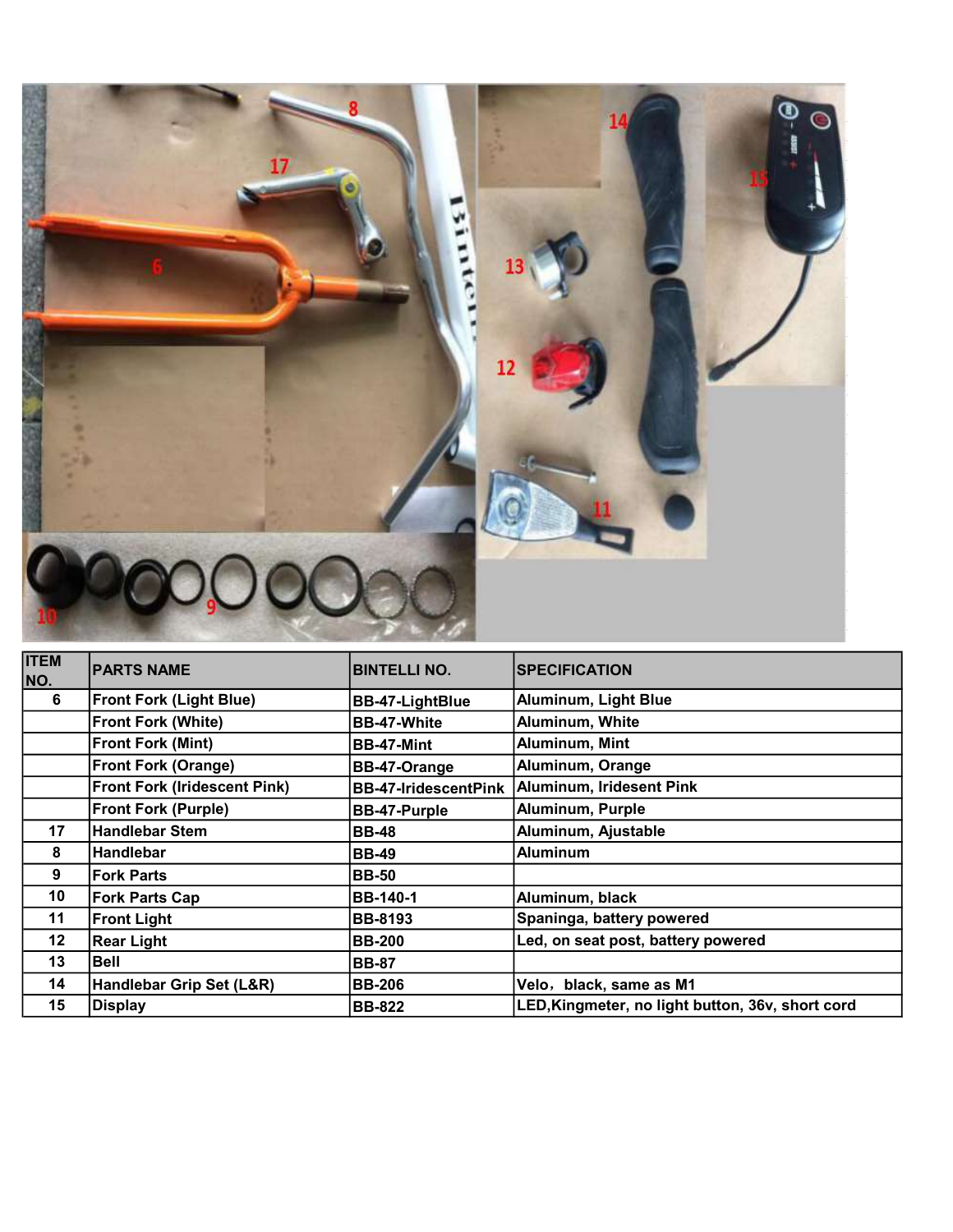

| <b>ITEM</b><br>NO. | <b>PARTS NAME</b>           | <b>BINTELLI NO.</b> | <b>SPECIFICATION</b> |
|--------------------|-----------------------------|---------------------|----------------------|
| 16                 | <b>Battery</b>              | <b>BB-69</b>        | 36V,10Ah,black,JKBA  |
| 17                 | <b>Battery Box Bracket</b>  | <b>BB-69-1</b>      | Aluminum             |
|                    | <b>Battery Lock and Key</b> | <b>BB-207</b>       |                      |
|                    | <b>Battery Fuse</b>         | <b>BB-623</b>       | 30Amp                |
| 18                 | <b>Controller</b>           | <b>BB-63</b>        | 36V13A,TG            |
|                    | Controller                  | <b>BB-63-V2</b>     |                      |
| 19                 | Motor (350w)                | <b>BB-62</b>        | 36V,350W,XOFO        |
|                    | Motor (500w)                | <b>BB-217</b>       | 36V,500W,XOFO        |
|                    | Motor Cable                 | <b>BB-866</b>       |                      |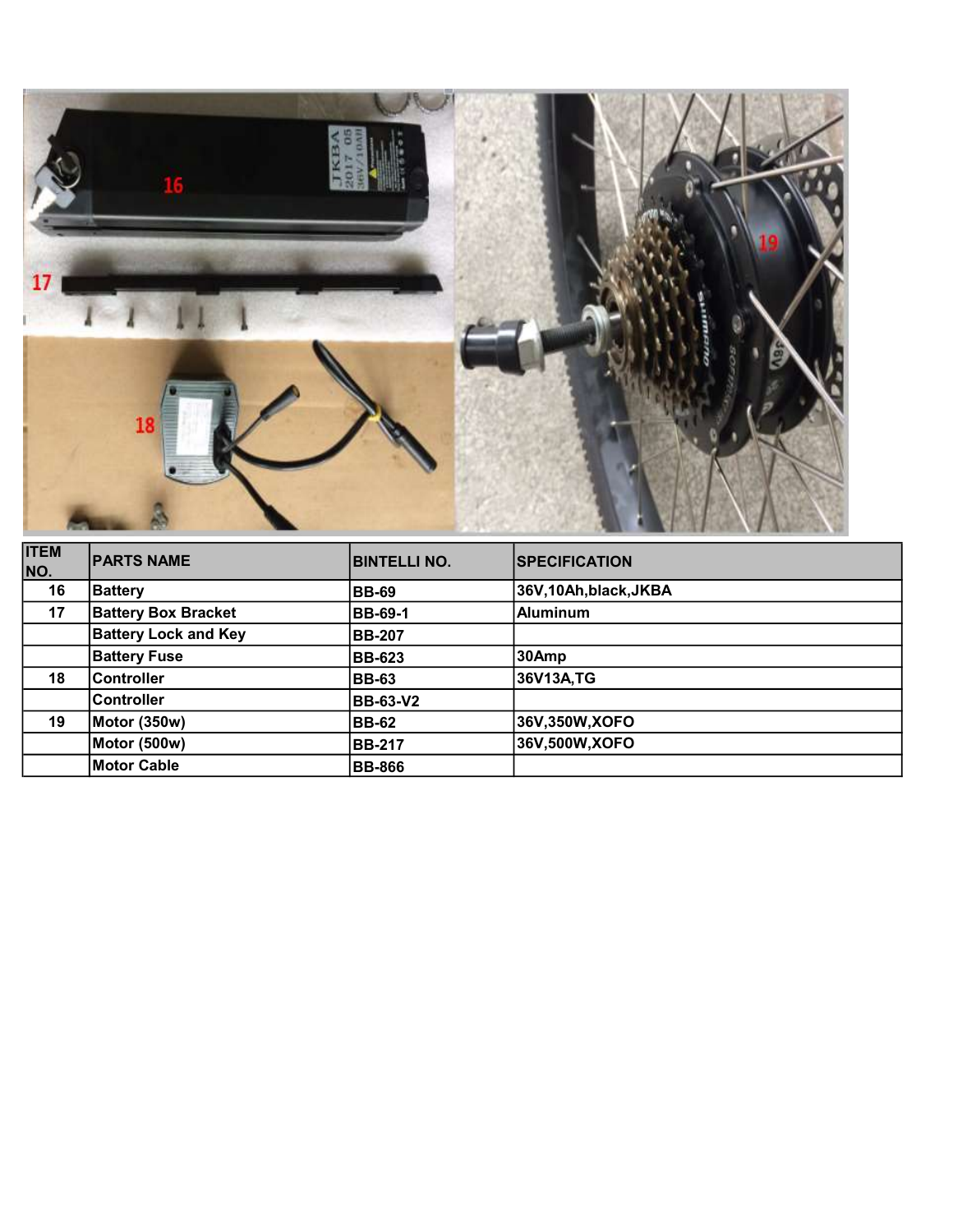

| <b>ITEM</b><br>NO. | <b>IPARTS NAME</b>                | <b>IBINTELLI NO.</b> | <b>ISPECIFICATION</b> |
|--------------------|-----------------------------------|----------------------|-----------------------|
| 20                 | lChain                            | IBB-61               |                       |
| 21                 | <b>B.B.</b> Axle                  | <b>IBB-51</b>        |                       |
| 22                 | <b>ICrank</b>                     | <b>BB-52</b>         | l52teeth              |
| 23                 | <b>Pedal Set (left and right)</b> | <b>BB-176</b>        | alluminum, black      |
| 24                 | <b>Kick Stand</b>                 | <b>BB-145</b>        | Iblack                |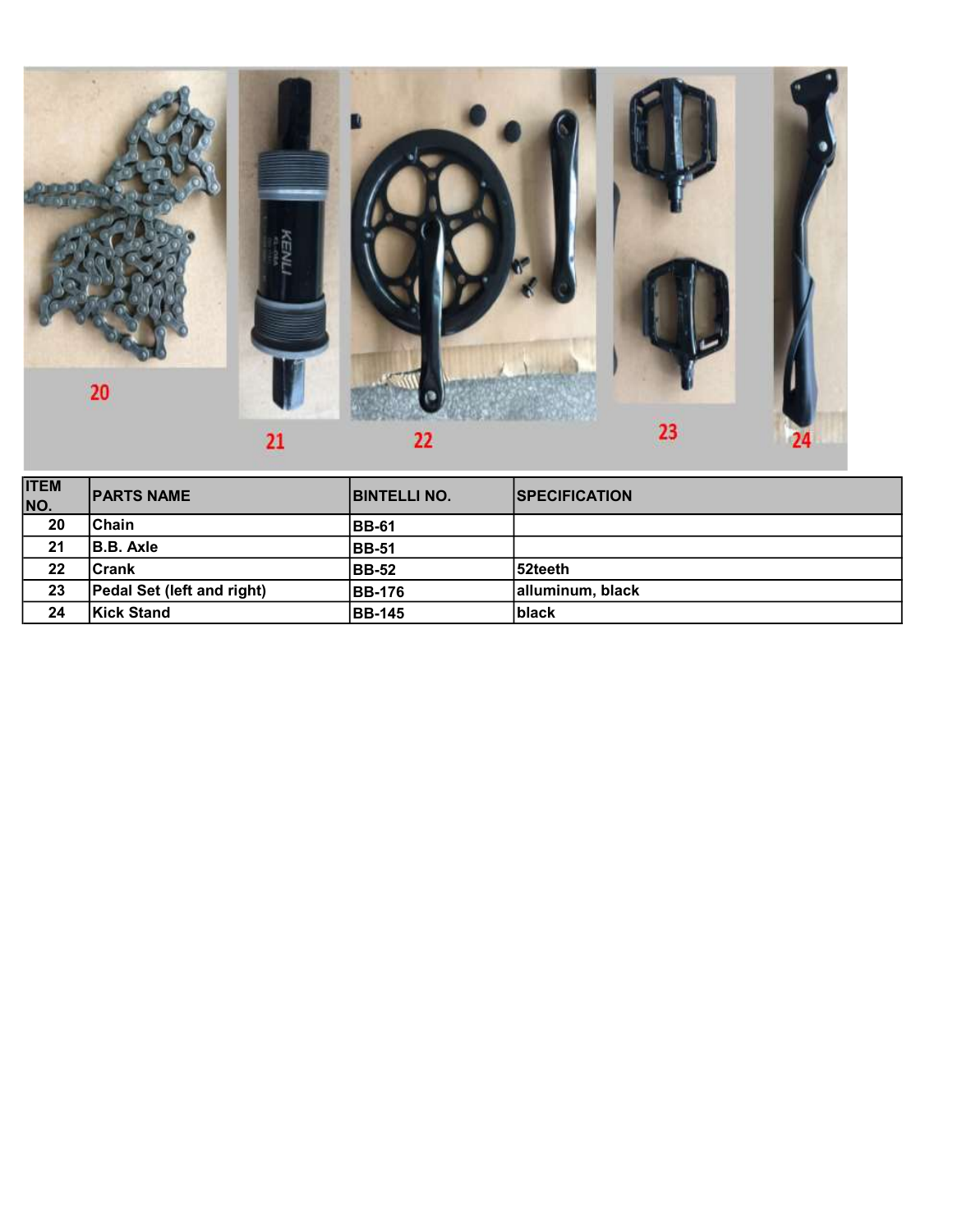

| <b>ITEM</b><br>NO. | <b>PARTS NAME</b>                 | <b>BINTELLI NO.</b> | <b>SPECIFICATION</b>      |
|--------------------|-----------------------------------|---------------------|---------------------------|
| 25                 | <b>Brake Lever (Left)</b>         | <b>BB-21</b>        | <b>Wuxing, Left side</b>  |
|                    | <b>Brake Lever (Right)</b>        | <b>BB-21-Right</b>  | <b>Wuxing, Right side</b> |
| 26                 | Pedal Assist Sensor (PAS Sensor)  | <b>BB-64</b>        | 1:1 PAS, 6magnet          |
| 27                 | <b>IFront Brake Line</b>          | <b>BB-35</b>        | Wuxing                    |
| 28                 | <b>Rear Brake Line</b>            | <b>BB-36</b>        | Wuxing                    |
| 29                 | <b>Transmission Cable Housing</b> | <b>BB-37</b>        |                           |
| 30                 | <b>Wire Harness</b>               | <b>BB-238</b>       | Integrated                |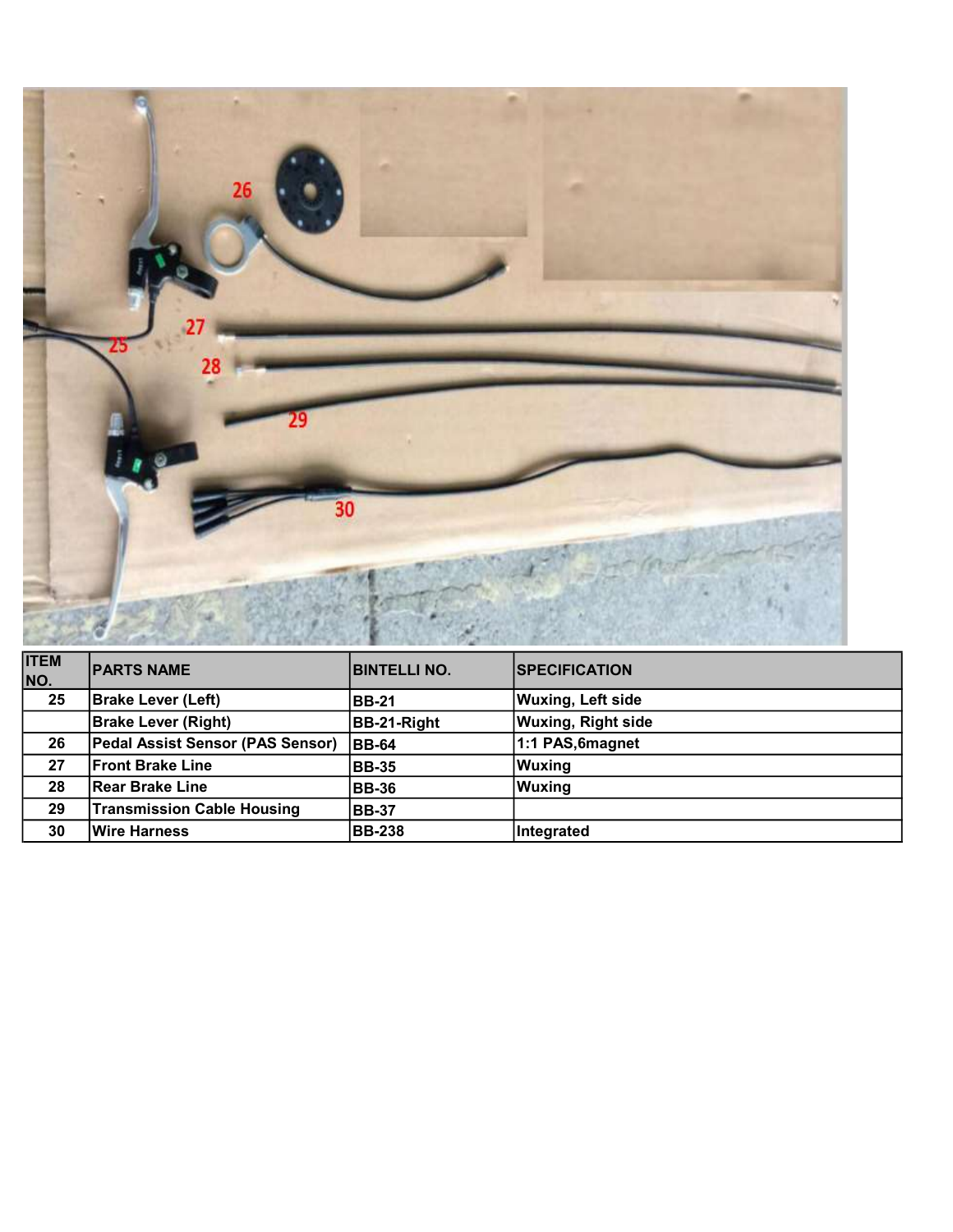| 36<br>35 |
|----------|
|          |

| <b>ITEM</b><br>NO. | <b>PARTS NAME</b>                  | <b>BINTELLI NO.</b> | <b>SPECIFICATION</b>   |
|--------------------|------------------------------------|---------------------|------------------------|
| 31                 | <b>Thumb Throttle (Long Cord)</b>  | <b>IBB-20</b>       | Thumb throttle, Wuxing |
|                    | <b>Thumb Throttle (Short Cord)</b> | <b>BB-20-B1</b>     |                        |
| 32                 | <b>Cassette</b>                    | <b>BB-29</b>        | Shimano                |
| 33                 | Shifter with Transmission Cable    | <b>BB-30</b>        | Shimano, 7speed        |
| 34                 | <b>Derailleur</b>                  | <b>BB-31</b>        | Shimano,7speed,TX55    |
| 35                 | <b>Rear Disk Brake</b>             | <b>BB-12</b>        | promax                 |
| 36                 | <b>Front Disk Brake</b>            | <b>BB-13</b>        | promax                 |
| 37                 | <b>Brake Disk (Rotor)</b>          | <b>BB-13-1</b>      | promax, 160mm          |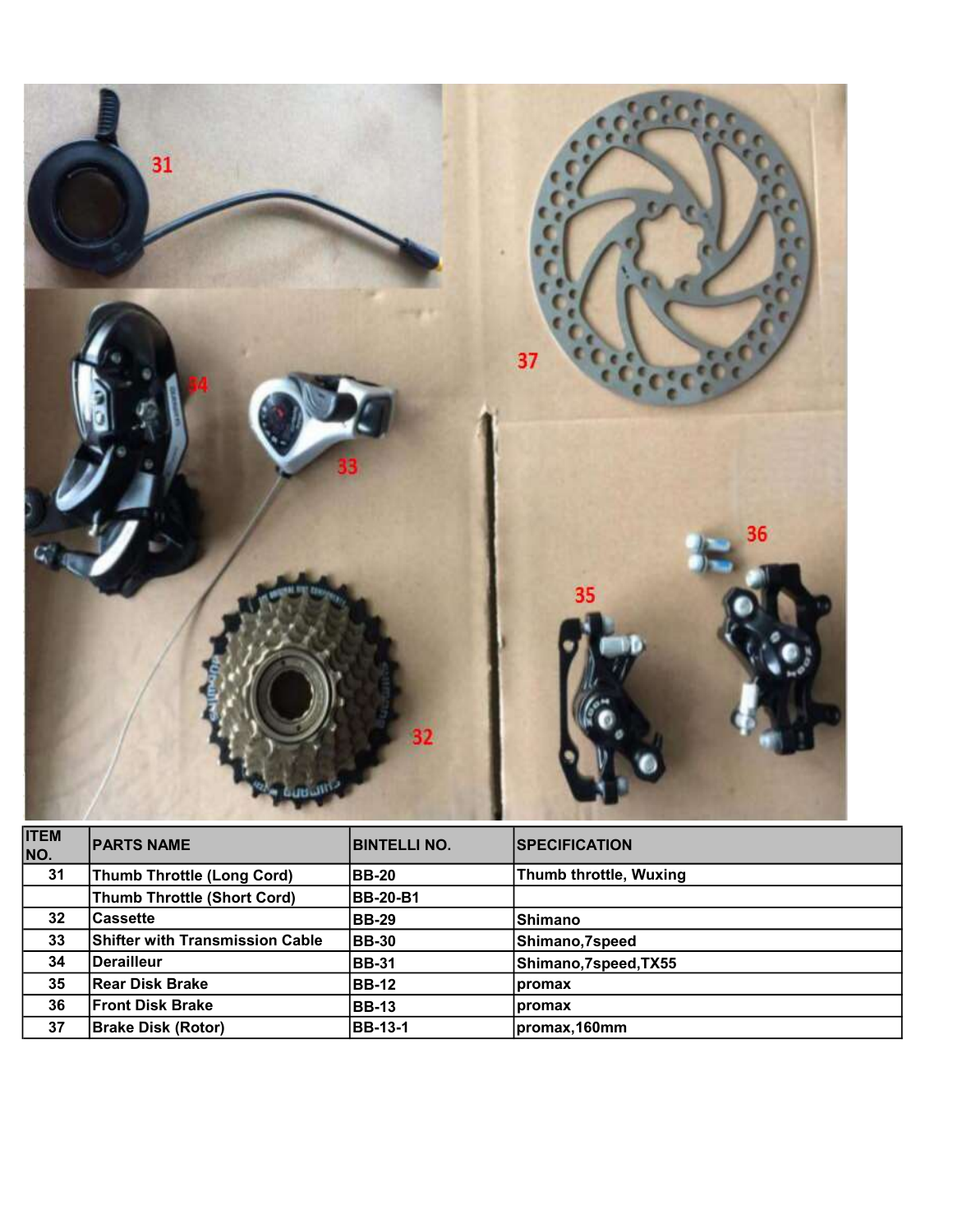

| <b>ITEM</b><br>NO. | <b>IPARTS NAME</b>          | <b>BINTELLI NO.</b> | <b>SPECIFICATION</b>         |
|--------------------|-----------------------------|---------------------|------------------------------|
| 38                 | Tire                        | <b>IBB-77</b>       | 26X2.35, Kenda               |
| 39                 | Inner Tube                  | <b>IBB-78</b>       | 26X2.35, Kenda               |
| 40                 | <b>N/A</b>                  | IN/A                |                              |
| 41                 | <b>Front Fender</b>         | <b>BB-186</b>       | Plastic, black               |
| 42                 | Rear Fender                 | <b>BB-190</b>       | Plastic, black               |
| 43                 | <b>Front Fender Bracket</b> | <b>BB-243</b>       | Steel, silver                |
|                    | Rear Fender Bracket         | <b>BB-244</b>       | Steel, silver                |
| 44                 | Rim                         | <b>IBB-71</b>       | <b>26" ,Aluminum,Prowell</b> |